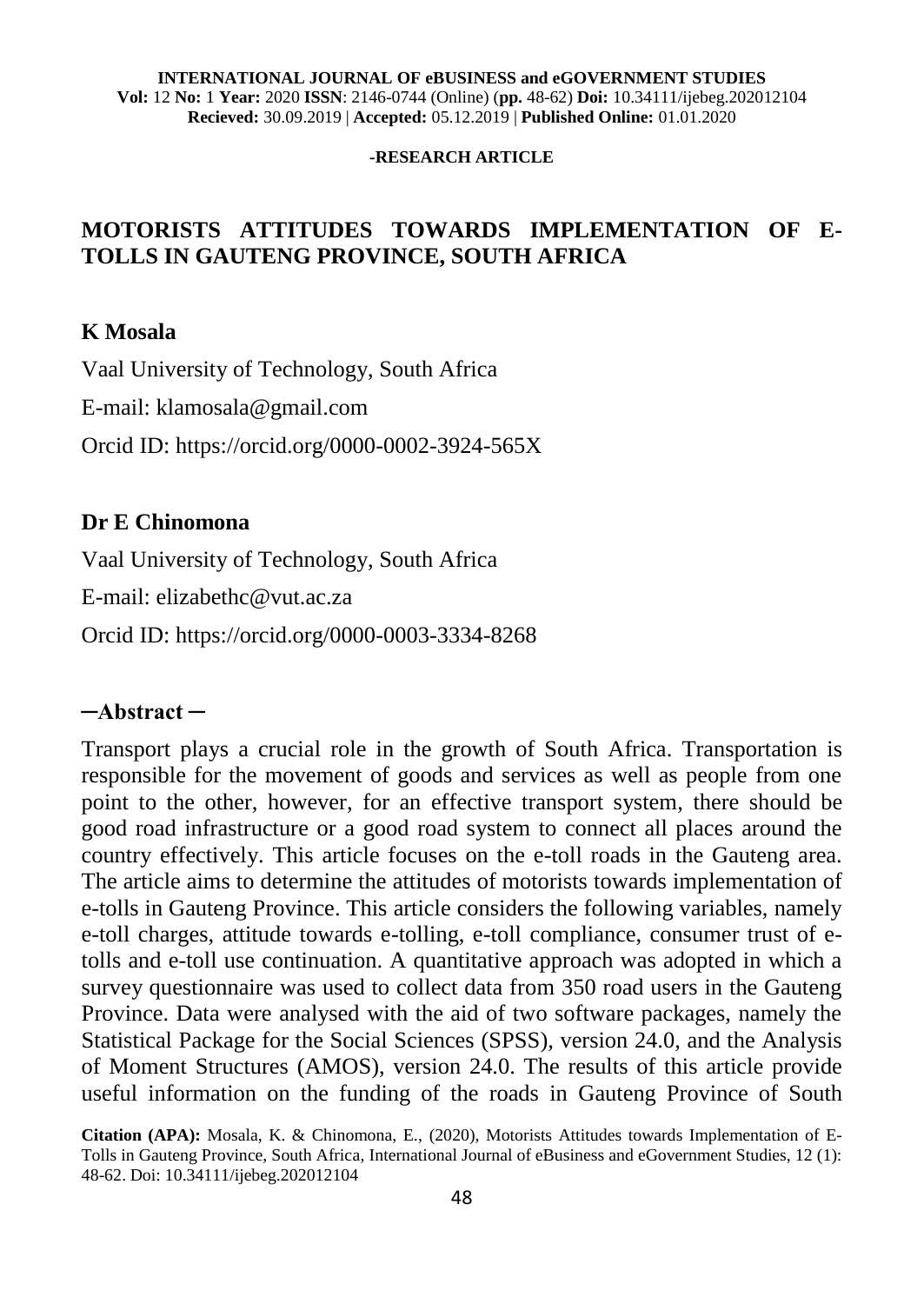Africa. This article also contributes to the limited body of literature on e-tolls; government or policy makers could benefit from the information in this article regarding e-toll charges, attitude towards e-tolling, e-toll compliance, consumer trust of e-tolls and e-toll use continuation.

**Key Words**: *E-toll charges, Attitude towards e-tolling, E-toll compliance, Consumer trust of e-tolls, E-toll use continuation*

#### **JEL Classification: L1**

### **1. INTRODUCTION**

Transport plays an important role in any country's economy as it is responsible for moving all goods and services from point of origin to point of consumption or respective destinations. Kekana (2006) argues that there are several modes of transport, but road transportation is the largest and fastest growing. This is confirmed by Tseng, Lin and Chien (2013) who indicate that road usage increases all the time. Automobile traffic is increasing and travel time is lengthened, leading to congestion and time wasted on roads (Kekana 2006). Peters (2014) states that for a country to realise its economic potential fully, necessary infrastructure such as better roads are required. Kekana (2006) opines that road transport is fast growing and it poses a need for improved roads that can handle high volumes of traffic. Chi and Waugaman (2010) describe non-tolled roads as congested, of lower quality and with too few lanes to drive on. Non-tolled roads are roads that can be used by any individual at no fee charged for the part used/ consumed or rather, at no additional cost. Non-tolled roads often are financed through fuel taxes and vehicle registrations. But with high government standards and increased fuel-efficient cars, fuel taxes are no longer providing enough funds to maintain and develop new roads (Chi & Waugaman, 2010). According to Brits (2010), fuel taxes are inadequate to finance roads. Income from fuel taxes must be combined with other state revenues and should be used according to priorities. Poverty, health and education are more prioritised than road infrastructure, resulting in only approximately 33 percent of the South African fuel taxes being allocated to roads (Brits 2010). Swan and Belzer (2010) argued that replacing fuel taxes with road charges based on road usage and the type of vehicle rather than the type of fuel used, is the solution to insufficient funds for maintaining and developing roads. This was an indication that South African National Roads Agency (SANRAL) was to proceed on its mission of providing and maintaining good roads as cost-effectively as possible (Brits, 2010).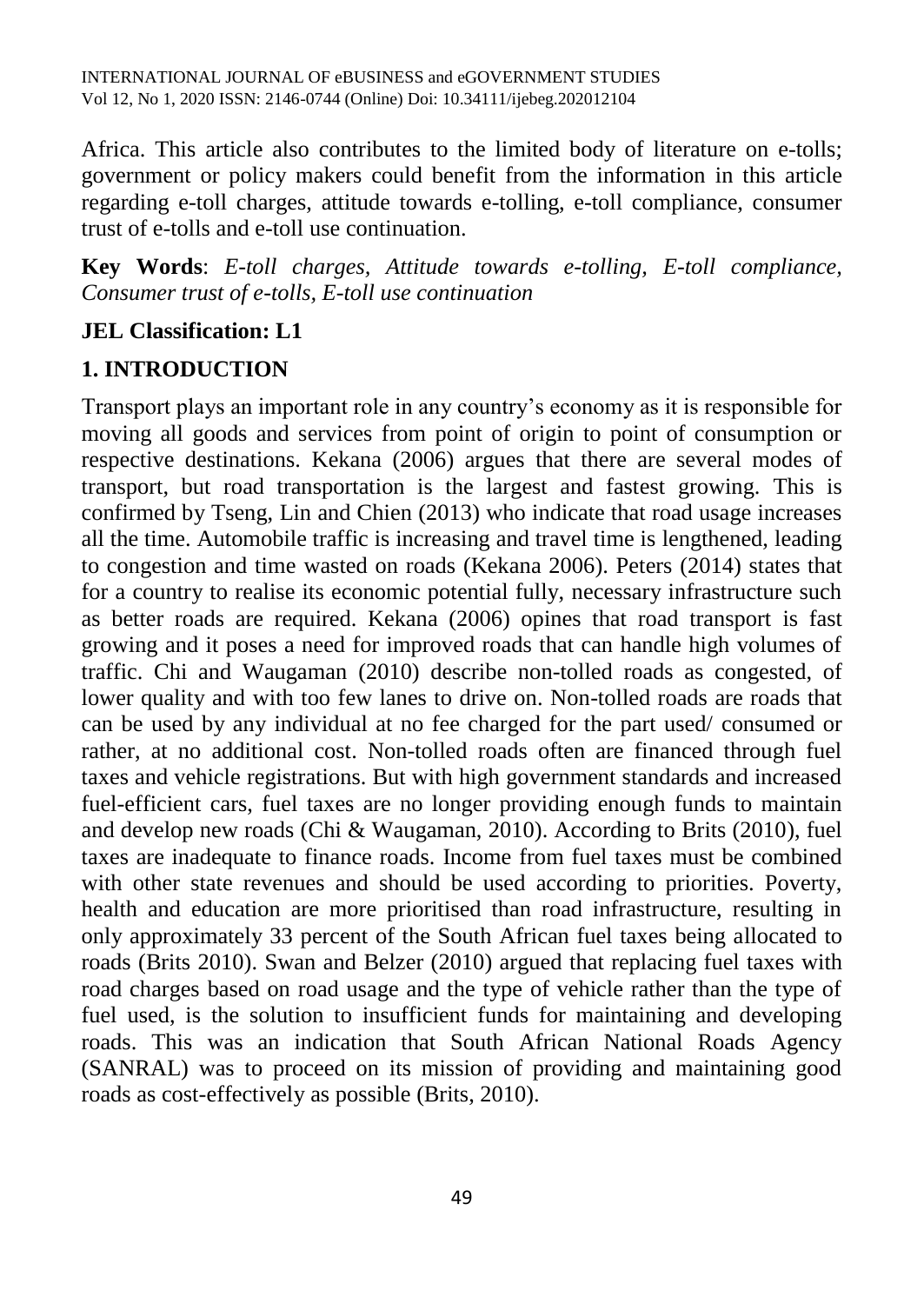A public outcry of e-tolls, the Opposition to Urban Tolling Alliance (OUTA), which is an organisation opposing e-tolls in Gauteng, is based on the facts that they labelled the e-tolls as irrational, unreasonable and not planned in the best interest of the public (Duvenage, 2013). John Moodey, the Democratic Alliance (DA) political group Gauteng provincial leader, argues that the DA has declared e-tolls as an enemy of the people and they will remove the e-tolls once they win the municipal votes and take over the cities of Tshwane and Johannesburg in Gauteng province (Smith, 2016).

## **2. PROBLEM STATEMENT**

The South African Government is experiencing difficulties with the collection of funds to maintain and build new roads (Duvenage, 2013; Smith, 2016). The money obtained from authorities and from other taxes is used for other important programmes, thus a user charge was introduced on some roads to obtain extra funds for maintaining and building new roads (Kekana, 2008). James and Anne (2010) describe e-tolls as a faster way of getting enough funds to build a new road or to keep roads maintained whilst reducing congestion on the roads. Although the e-toll system may collect funds faster, the public should be consulted beforehand and needs to agree on the implementation thereof and accept the e-tolls. Jakobsson, Fujii and Gärling (2000) argue that some people have a negative attitude towards e-tolls because they believe that e-tolls infringe on their freedom. Road charges are causing people to travel less or to make use of public transport because they cannot afford to pay, which is infringing on the freedom of movement of people. This paper will help understand the attitudes or the frustration of motorists driving through e-tolls, while at the same time helping to understand why the government implemented the e-tolls. This study is of great importance as it will bring light to the origin of e-tolls and make government officials aware of the motorists' attitudes and the voters' relationship that might be jeopardised.

#### **3.2. E-toll charges**

E-toll charges may be referred to as road user charges or congestion pricing as the road users are being charged to use the road (Odeck & Kjerkreit, 2010). Congestion pricing is a way of reducing the number of vehicles on the roads, because some motorists will start avoiding the roads where they pay and use ones on which they do not pay. Pricing of e-tolls decreases the time wasted on congested roads and the uncertainty of delays on the road. It also reduces the waste associated with traffic congestion such as carbon dioxide (Decorla-Souza & Whitehead, 2003). The more vehicles are congested on a highway the greater the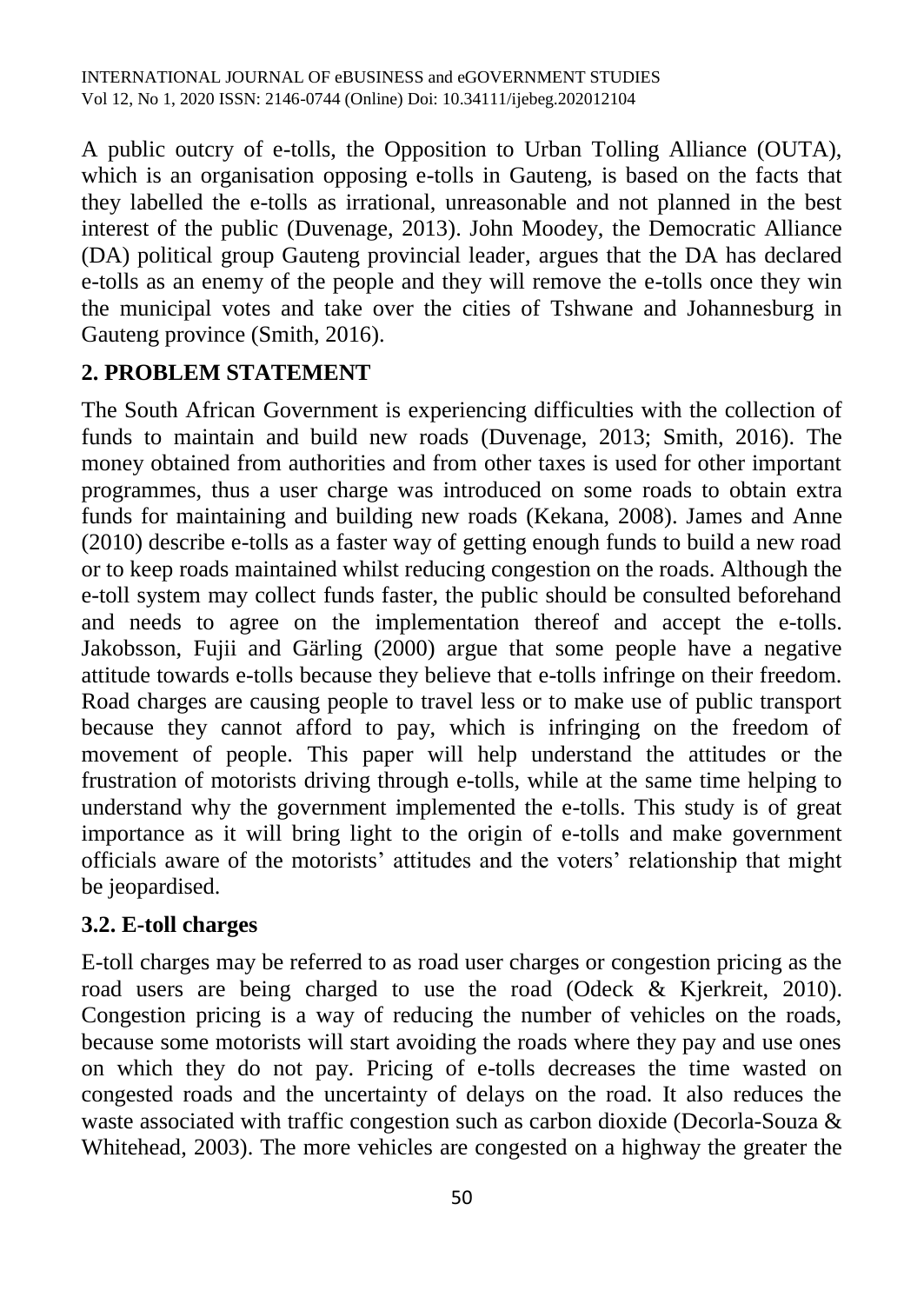volumes of gasses released into the atmosphere and the environment. The price of e-tolls plays an important role in the acceptance of tolls by the public. It is well known that e-tolls were implemented to maintain roads and build new ones, but at the same time, they have to be affordable and accommodate people with a lower income (Peters, 2014). It is very important for the government to be transparent and honest when setting a charge for the e-tolls as this will assist the government gain the trust of motorists. If e-toll charges are not transparent, motorists may view the secrecy of charges as being unfair to them and, as a result, it will make motorists start being against road user charges. Therefore, it is best to know when to disclose information about charges and what to disclose, in that way motorists will have less negative attitude and have more trust on the charging system, ultimately complying with the e-toll system (Ferguson & Ellen, 2013).

*H<sub>1</sub>*: E-toll charges have a significant influence on the attitude towards e-tolls.

## **3.3. Attitude towards e-tolls**

The e-toll system is used to earn funds faster than fuel taxes or vehicle registration levies for building new roads and maintaining existing roads. The safety of roads is increased as the roads are in good condition, less vehicles are travelling on the roads, while the time spent on roads is also decreased (Odeck & Kjerkreit, 2010). As new motor vehicles are being produced to be more fuel efficient and emit less carbon, the overall income on fuel sales was reduced. That, together with the need for an improved road system, motivated the government to introduce an e-toll system (Velaga & Pangbourne, 2014). According to Di Ciommo, Monzón and Fernandez-Heredia (2013), the income level of different motorists has an influence on the attitude towards e-tolls. The result was that Cyril Ramaphosa assigned a team to research on the concerns of the public, which resulted in the financial burden of low income people being only 0.4 percent, as 98 percent of the users of e-tolled roads are middle and higher income earners (Harvey & Mona, 2015). The willingness of motorists to comply with e-toll policies depends on their attitudes towards e-tolls, meaning that once motorits have a positive attitude towards e-tolls they will comply with the e-toll policies (Van Damme & Pauwels, 2016).

*H*<sub>2</sub>*:* Attitude towards e-tolls has a significant influence on the e-toll compliance.

 $H_3$ : Attitude towards e-tolls has a significant influence on the consumer trust of etolls.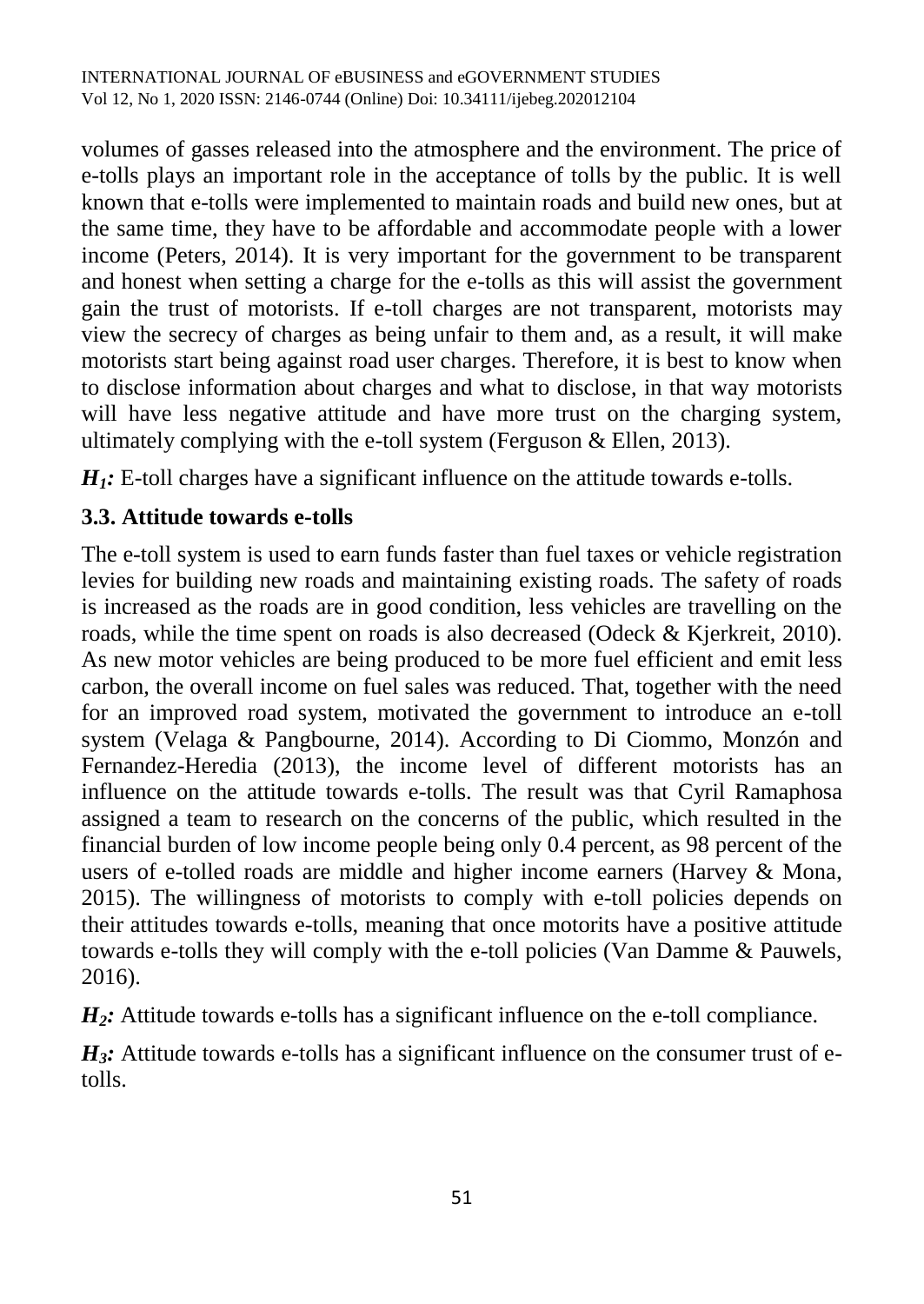## **3.4. E-toll compliance**

Edwards and Wolfe (2004) define compliance as a term that includes concepts of obedience, governability, non-resistance and submission, meaning that if road motorists are non-resistant and submissive to the e-toll policies, they will continue supporting the e-toll policies and be committed. According to Jimenez and Lyer (2016), where there is compliance, there is trust. This simply means that motorists trust the e-toll policy and they see the benefits of it thus, they are complying with the policies, resulting in the continuing use of the e-toll and being committed to complying with the e-toll policy. Motorists may see e-tolls as infringing on their freedom of movement, as they will have to minimise their movement and select certain roads to travel, restricting them to the roads they can use. The level of information received by the public before the implementation of e-tolls has an influence on the acceptability of e-tolls (Odeck & Kjerkreit, 2010). In a number of studies using information from the World Values Survey (WVS), Torgler (2003a, 2004) found that trust in government is positively related to individuals' willingness to comply with tax laws in various countries. Other studies have confirmed a positive relationship between trust in government and compliance in various countries (Jimenez & Lyer, 2016).

*H<sub>4</sub>*: E-toll trust has a significant influence on e-toll compliance.

*H5:* E-toll compliance has a significant influence on e-toll use continuation.

#### **3.5. Consumer trust of e-toll**

Lack of support for tolls could be due to the lack of trust in government, mainly associated with the fact that road users have no information on the implementation of e-tolls or how the government resources are spent, which leads them to believe that government funds are misused (Yusuf, O'Connell & Anuar, 2013). Schmöcker, Pettersson and Fujii (2012) state that trust in government is a crucial factor to the public as it is an important determinant of toll acceptability. The public needs to have some trust in the government that the e-tolls are there to benefit the environment and the society as a whole and not just the government. This will encourage e-toll compliance among the motorists. Velaga and Pangbourne (2014) further state that the system security holds confidential information about motorists; therefore, user privacy should be prioritised. According to Schade and Baum (2006), there is enough evidence that e-tolls are implemented against the choice of the majority of the voters and motorists. In addition, the voters or motorists do not have control or a say over the planning and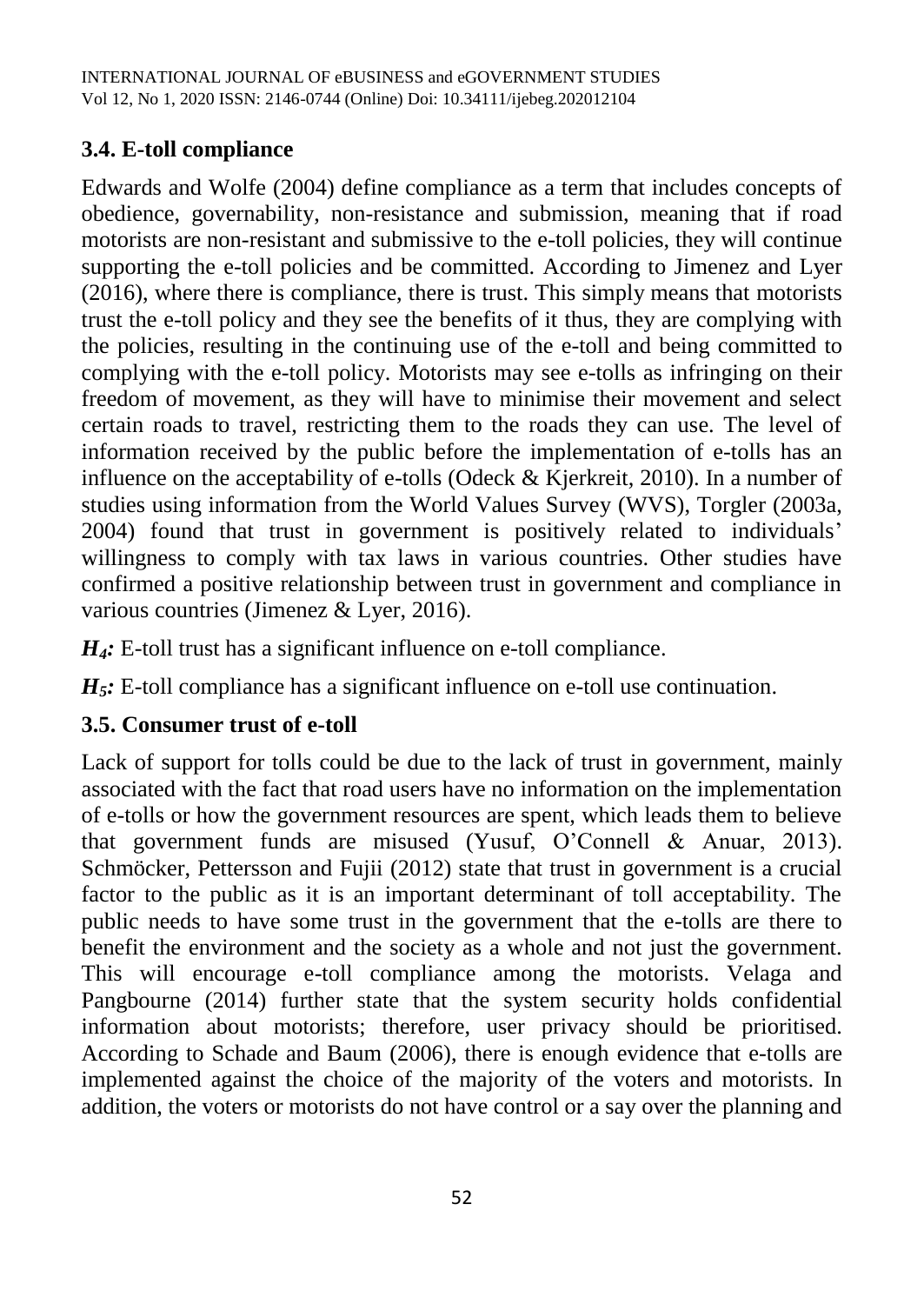decision making of the implementation of e-tolls. One of the most important determinants of acceptability of road charges is trust in the government.

 $H_6$ : Consumer trust of e-tolls has a significant influence on the e-toll use continuation.

### **4. METHODOLOGY AND DATA ANALYSIS**

The article used a non-probability convenience sampling technique to select respondents. A confirmatory factor analysis was applied in examining and testing the relationships between observed constructs and their causal latent constructs while structural equation modelling (SEM) was used to test the hypothesised relationships between constructs.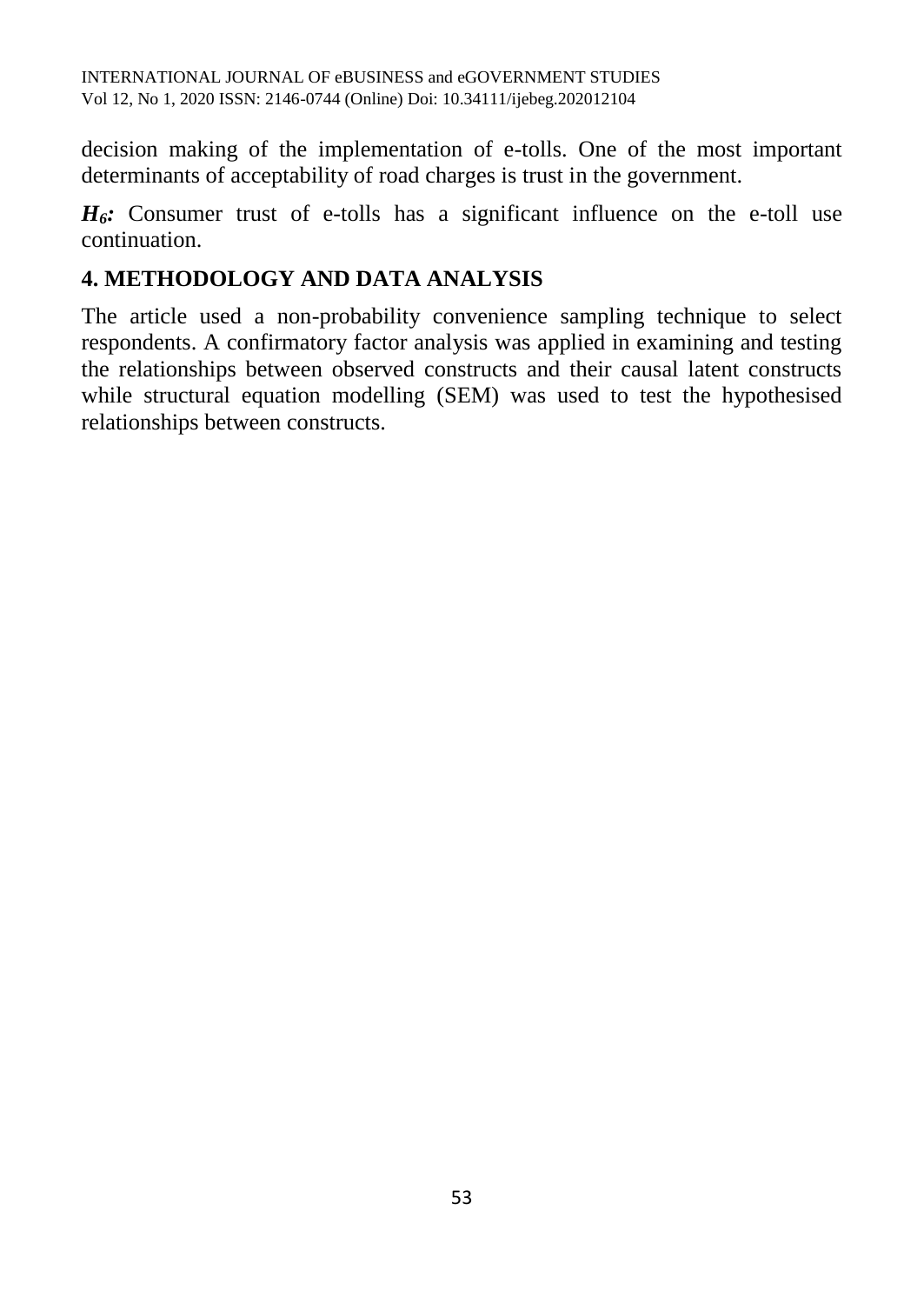| <b>Research constructs</b>                                  |                  | <b>Descriptive</b><br><b>statistics</b> |       | Cronbach's<br>test |                          | C.R.<br>value | <b>AVE</b><br>value | <b>Factor loading</b> |
|-------------------------------------------------------------|------------------|-----------------------------------------|-------|--------------------|--------------------------|---------------|---------------------|-----------------------|
|                                                             |                  | <b>Mean</b>                             | SD    | Item-<br>total     | $\alpha$<br><b>Value</b> |               |                     |                       |
| <b>E-Toll Charges</b><br>(ETS)                              | ETS1             | 4.163                                   | 5.420 | 0.790              | 0.910                    | 0.909         | 0.788               | 0.829                 |
|                                                             | ETS2             |                                         |       | 0.867              |                          |               |                     | 0.904                 |
|                                                             | ETS3             |                                         |       | 0.587              |                          |               |                     | 0.587                 |
|                                                             | ETS4             |                                         |       | 0.792              |                          |               |                     | 0.842                 |
|                                                             | ETS5             |                                         |       | 0.839              |                          |               |                     | 0.930                 |
| <b>Attitude</b><br><b>Towards</b><br>$E-$<br>Tolling (ATE)  | ATE1             | 3.778                                   | 4.149 | 0.500              | 0.713                    | 0.713         | 0.609               | 0.954                 |
|                                                             | ATE <sub>2</sub> |                                         |       | 0.517              |                          |               |                     | 0.942                 |
|                                                             | ATE3             |                                         |       | 0.551              |                          |               |                     | 0.556                 |
|                                                             | ATE4             |                                         |       | 0.520              |                          |               |                     | 0.509                 |
|                                                             | ATE5             |                                         |       | 0.500              |                          |               |                     | 0.501                 |
| <b>E-Toll</b><br>Compliance<br>(ETC)                        | ETC3             | 3.211                                   | 3.377 | 0.511              | 0.654                    | 0.654         | 0.503               | 0.654                 |
|                                                             | ETC4             |                                         |       | 0.613              |                          |               |                     | 0.679                 |
|                                                             | ETC5             |                                         |       | 0.500              |                          |               |                     | 0.555                 |
| <b>Consumer</b><br>of<br>$E-$<br>Trust<br>Tolls (CTE)       | <b>CTE1</b>      | 2.900                                   | 4.879 | 0.597              | 0.854                    | 0.853         | 0.708               | 0.606                 |
|                                                             | CTE <sub>2</sub> |                                         |       | 0.606              |                          |               |                     | 0.671                 |
|                                                             | CTE3             |                                         |       | 0.725              |                          |               |                     | 0.838                 |
|                                                             | CTE4             |                                         |       | 0.775              |                          |               |                     | 0.894                 |
|                                                             | CTE5             |                                         |       | 0.636              |                          |               |                     | 0.674                 |
| <b>E-Tolls</b><br><b>Use</b><br><b>Continuation</b><br>(EC) | EC1              | 3.976                                   | 5.802 | 0.503              | 0.719                    | 0.719         | 0.611               | 0.504                 |
|                                                             | EC <sub>2</sub>  |                                         |       | 0.501              |                          |               |                     | 0.500                 |
|                                                             | EC <sub>3</sub>  |                                         |       | 0.579              |                          |               |                     | 0.700                 |
|                                                             | EC4              |                                         |       | 0.603              |                          |               |                     | 0744                  |
|                                                             | EC <sub>5</sub>  |                                         |       | 0.519              |                          |               |                     | 0.593                 |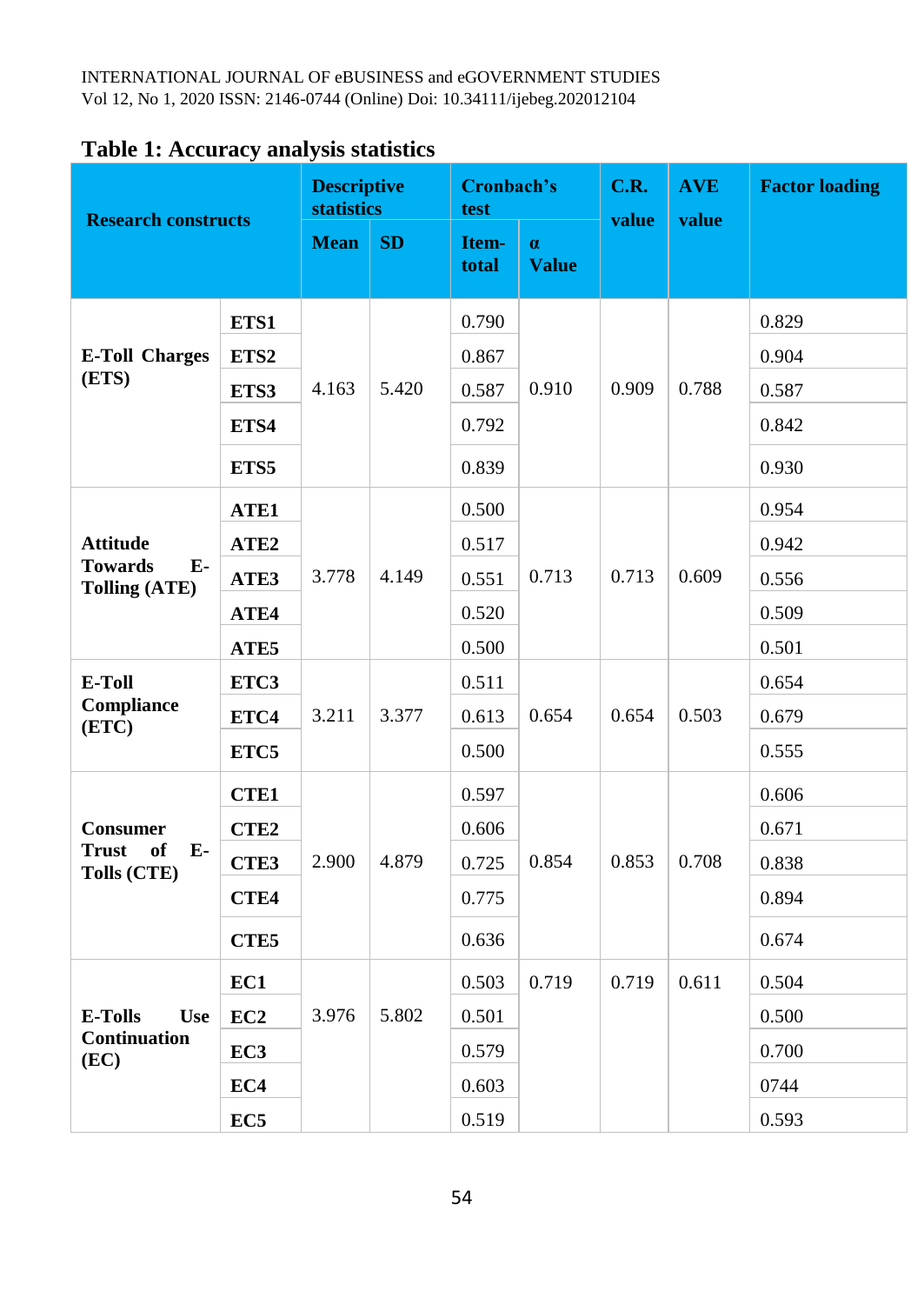A high level of Cronbach's alpha coefficient depicts a higher reliability of the scale. For a set of items to be considered, a minimum of 0.6 for Cronbach's alpha should be accepted. The Cronbach alpha values of the research constructs ranged from 0.65 to 0.91. The lowest value is 0.65, which is acceptable, followed by 0.71 with a good internal consistency; the highest Cronbach alpha of this article has a value of 0.91, which gives excellent internal reliability. The Cronbach alpha coefficient values are well above the recommended level of 0.7; therefore, this indicates a higher degree of internal consistency. Item-to-total correlation and factor loadings were assessed using SPSS. For consistency in assessing the items, factor loadings should be greater than 0.5 (Fornell & Larcker, 1981). As seen in Table 1, the factor loadings of all the measurement items are within the range of 0.5 to 0.9, with the highest value of 0.954 for ATE1 and the lowest value of 0.500 for EC2. All the items are greater than 0.5. Moreover, in this paper, item-to-total was used to assess convergent validity. Table 1 depicts that the item total values ranged from 0.500 to 0.954; these values are all above the recommended threshold of 0.5. Discriminant validity refers to the extent to which a measure is distinct from other measures. Discriminant validity was assessed in this article with the purpose of having confidence in the research results.

| <b>Research</b> | <b>Construct correlation</b> |              |             |             |       |
|-----------------|------------------------------|--------------|-------------|-------------|-------|
| Construct       | <b>ETS</b>                   | <b>ATE</b>   | <b>ETC</b>  | <b>CTE</b>  | EC    |
| <b>ETS</b>      |                              |              |             |             |       |
|                 | 1.000                        |              |             |             |       |
| <b>ATE</b>      |                              | 1.000        |             |             |       |
|                 | $0.660^{**}$                 |              |             |             |       |
| <b>ETC</b>      |                              |              |             |             |       |
|                 | $0.553***$                   | $0.580^{**}$ | 1.000       |             |       |
| <b>CTE</b>      |                              |              |             |             |       |
|                 | $0.599^{**}$                 | 0.492        | $0.605$ **  | 1.000       |       |
| EC              |                              |              |             |             |       |
|                 | 0.465                        | 0.588        | **<br>0.590 | **<br>0.544 | 1.000 |

#### **Table 2: Correlations between constructs**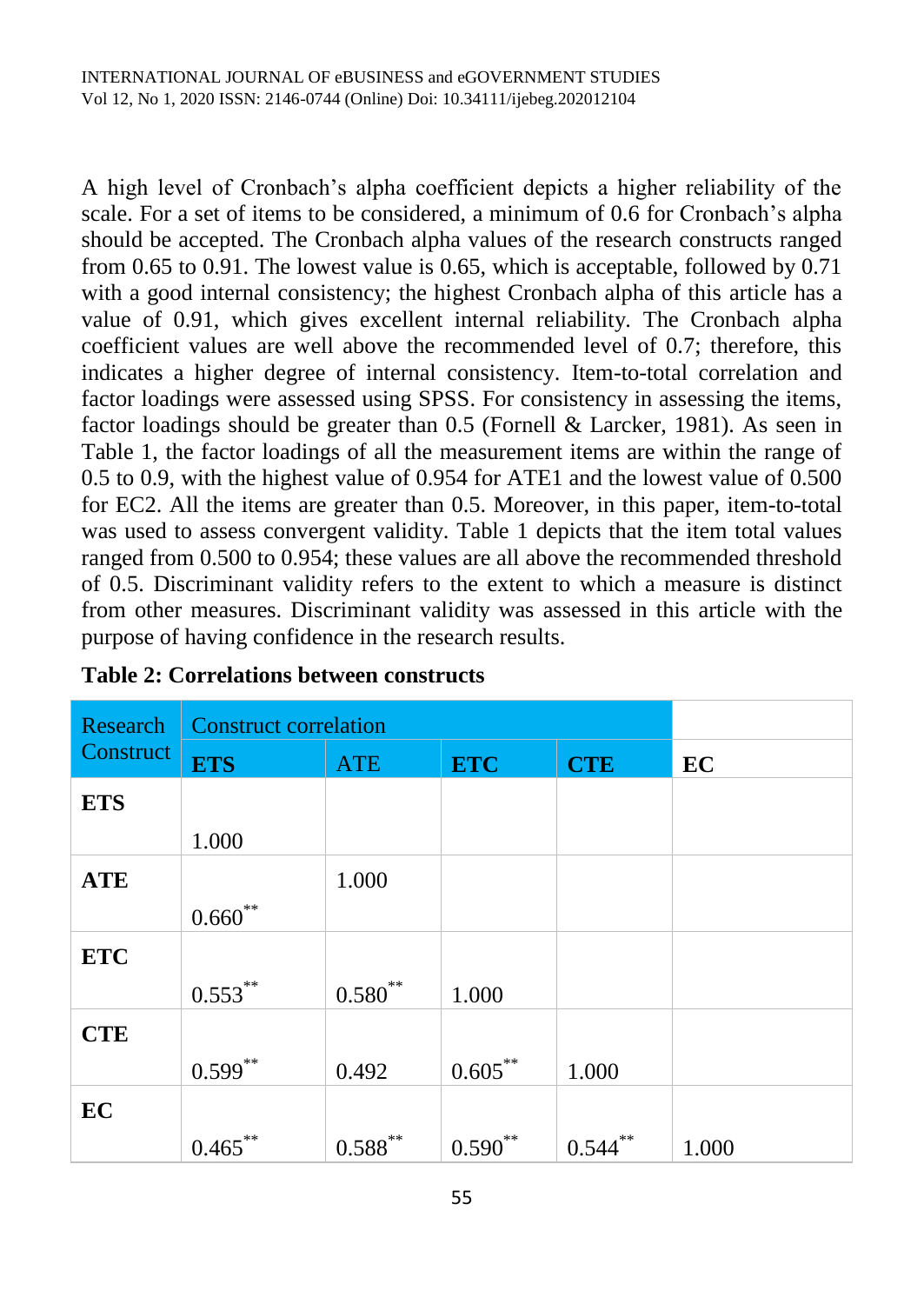The correlation between all the constructs is less than the standard threshold of 1.0. Therefore, these results confirm the existence of discriminant validity.

## **4.1. Confirmatory factor analysis**

The degrees of freedom of the chi-square are 2.978, whereby the value should be between one and three, this means that a chi-square value of 2.978 in this article is acceptable and fits the model. Furthermore, Goodness of Fit Index (GFI) (0.901), Normed Fit Index (NFI) (0.904), Relative fit index (RFI) (0.923), Incremental Fit Index (IFI) (0.920), Tucker Lewis Index (TLI) (0.933), Comparative Fit Index (CFI) (0.900) and Adjusted Goodness-of-Fit Index (AGFI) (0.902) meet the recommended threshold of 0.9, which indicates a good model fit. Finally, Root Mean Square Error of Approximation (RMSEA) is 0.078, which is less than the minimum threshold of 0.08 (Hoe, 2008), this results in a good model fit. In totality, scrutinising these eight statistics, it can be concluded that all of them are acceptable and that the data fits the model accurately.

## **4.2. Structural equation modelling (SEM)**

The chi-square value of 2.990, which is below the recommended threshold of three (Hinterhuber & Liozu 2013), as a result this suggests an acceptable model fit. Furthermore, GFI (0.900), NFI (0. 905), RFI (0.907), IFI (0.918), TLI (0.914). However, CFI (0.893) and AGFI (0.867) are close to the normal standard of 0.9. The CFI value of 0.893 and AGFI value of 0.867 are acceptable and fit the model accurately. All results are above the recommended value of 0.9, which means a satisfactory model fit. The value of RMSEA is 0.079, which is below the required threshold of 0.08, thus confirming an acceptable fit of the data to the model. In entirety, examining these nine goodness-of-fit statistics, it can be concluded that all of them are acceptable and that the data fits the model.

## **4.3. Hypotheses testing**

This section discusses the six hypotheses by addressing their validity or acceptance through SEM.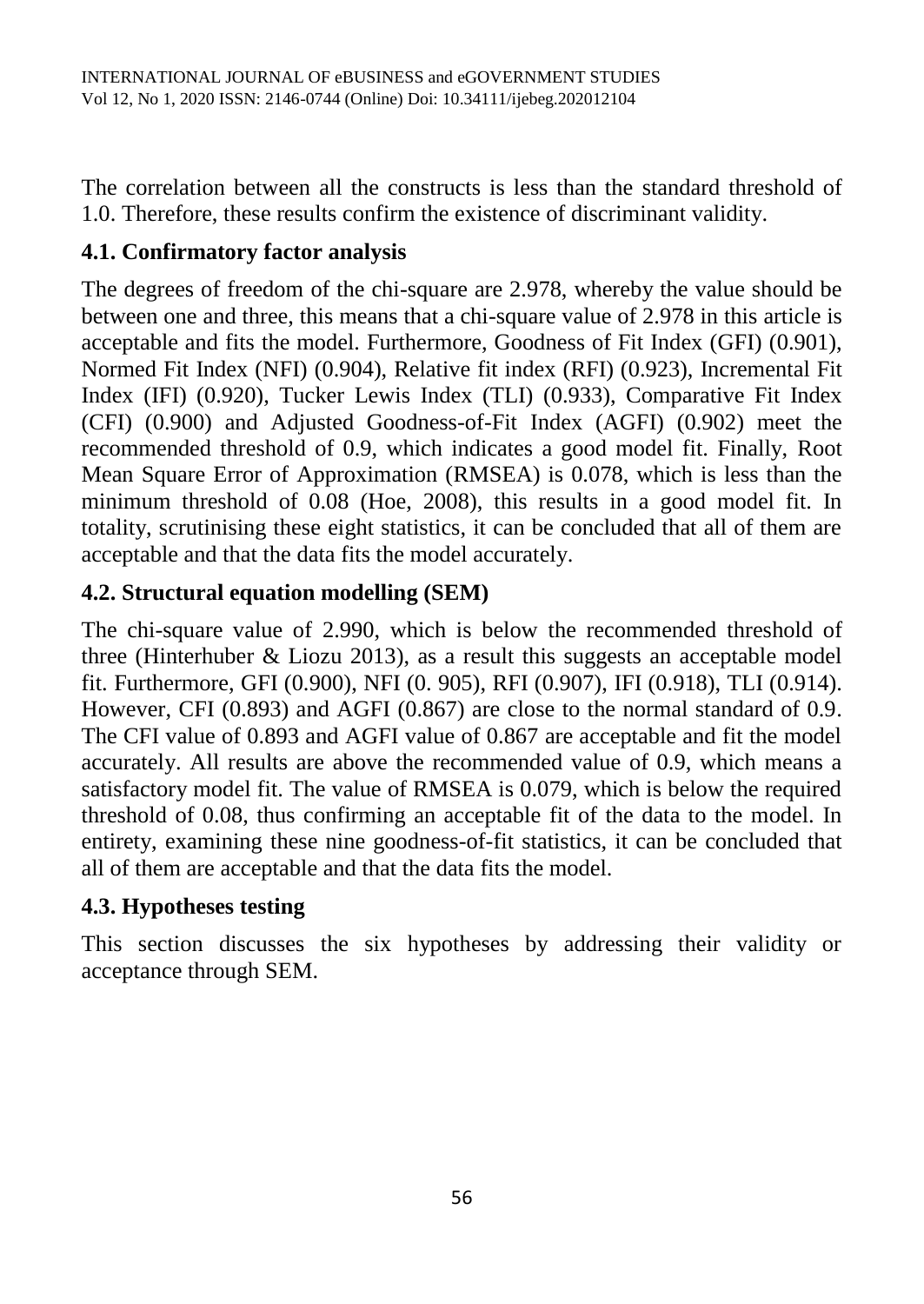| <b>Proposed</b><br>hypothesis<br>relationship | <b>Hypothesis</b> | Path<br>coefficient<br>estimates | <b>P-value</b> | <b>Decision</b> |
|-----------------------------------------------|-------------------|----------------------------------|----------------|-----------------|
| $ETP \rightarrow ATE$                         | H1                | 0.308                            | ***            | Accepted        |
| $ATE \rightarrow ETC$                         | H <sub>2</sub>    | 0.455                            | ***            | Accepted        |
| $ATE \rightarrow CTE$                         | H <sub>3</sub>    | 0.390                            | ***            | Accepted        |
| $CTE \rightarrow ETC$                         | H4                | 0.501                            | ***            | Accepted        |
| $ETC \rightarrow EC$                          | H <sub>5</sub>    | 0.206                            | ***            | Accepted        |
| $CTE \rightarrow EC$                          | H <sub>6</sub>    | 0.301                            | ***            | Accepted        |

**Table 3: Results of hypotheses testing (path modelling)**

The levels of the coefficients of all the six hypotheses are significant at a level of p<0.01. Significance levels of p<0.05, p<0.01 and p<0.01 are indicators of positive, strong and significant relationships between the research constructs. Based on that, all of the six hypotheses proposed in this article were supported and accepted.

#### **5. DISCUSSION OF RESULTS**

**Hypothesis 1,** stated that there is a positive and significant relationship between etoll charges and the attitude towards e-tolls. This means that a decrease in the price of e-tolls may have resulted in a better and good attitude towards e-tolls. The article supported and accepted the stated hypothesis (H1). This is due to the fact that a moderate and positive significant relationship was observed between e-toll charges and the attitude towards e-tolls  $(r = 0.308; p < 0.01)$ . **Hypothesis 2,** stated that there is a positive and significant relationship between attitude towards e-tolls and e-toll compliance. Table 3 revealed that H2 was found to be supported and acceptable ( $r = 0.455$ ;  $p < 0.01$ ). This finding illustrates that attitude towards etolls has great influence on e-toll compliance. **Hypothesis 3,** which pertains to attitude towards e-tolls, has a significant influence on the consumer trust of e-tolls information. This hypothesis was supported and accepted. This decision is based on the fact that there are strong and positive associations established between the two constructs  $(r = 0.390; p < 0.01)$ . **Hypothesis 4,** there is a positive and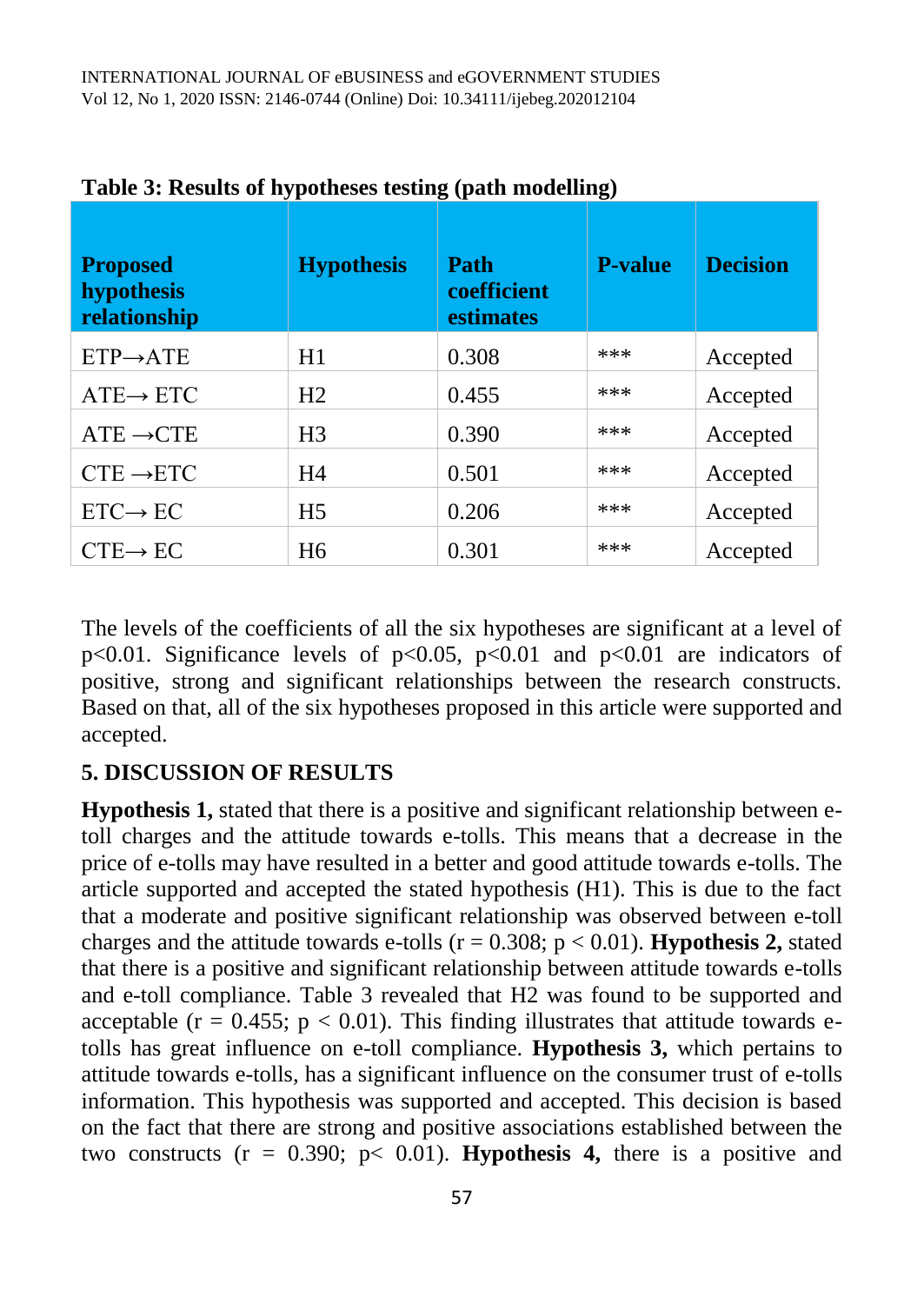significant correlation between consumer trust of e-tolls and e-toll compliance  $(r =$  $0.501$ ; p $< 0.01$ ). These findings are further validated by a number of studies using information from the World Values Survey. Torgler (2003a, 2004) found that trust in government is positively related to individuals' willingness to comply with laws in various countries. **Hypothesis 5,** stated that there is a positive and significant relationship between e-toll compliance and e-toll use continuation. Table 3 revealed that H5 was found to be supported and acceptable ( $r = 0.206$ ; p  $\lt$ 0.01). **Hypothesis 6,** consumer trust of e-tolls and e-toll use continuation has been found to be positively and significantly correlated ( $r = 0.301$ ;  $p < 0.01$ ). This illustrates the fact that road users that trust the e-toll policy and see the benefits of it will comply with the policies, resulting in the continuation of use of the e-toll.

# **6. LIMITATIONS OF THE ARTICLE**

This article was restricted only to the motorists driving on the Gauteng Province roads with e-tolls; other provinces did not form part of this article. Even though the results were valid and reliable, other variables such as marital status, race and occupation, could be investigated. Furthermore, respondents were reluctant to fill in the questionnaire because they were not sure if this article was only for school use or for government use. Only after assuring them that it is strictly for academic use were they were willing to participate. There was very little literature available as there are no or few studies about e-tolls in South Africa.

## **7. IMPLICATIONS FOR FUTURE RESEARCH**

Since this article was only focused on e-toll charges, attitudes towards e-tolls, trust, compliance and commitment in explaining the motorist's attitude towards etolls, future researchers may include other constructs such as information sharing, cost reduction methods and better communication between the road users and the government to obtain acceptance or positive attitude towards e-tolls. It has been confirmed that e-toll charge, trust, compliance and commitment are the main factors to achieve a positive attitude towards e-tolls. Therefore, future researchers should try to find methods in which motorists and the government can increase the level of trust, compliance, commitment and lower the e-toll charge.

## **8. RECOMMENDATIONS**

In order to improve e-tolls use continuation, government is encouraged to respect and consider the needs and ideas of the motorists. Motorists are more likely to commit to the e-toll system when their needs are considered.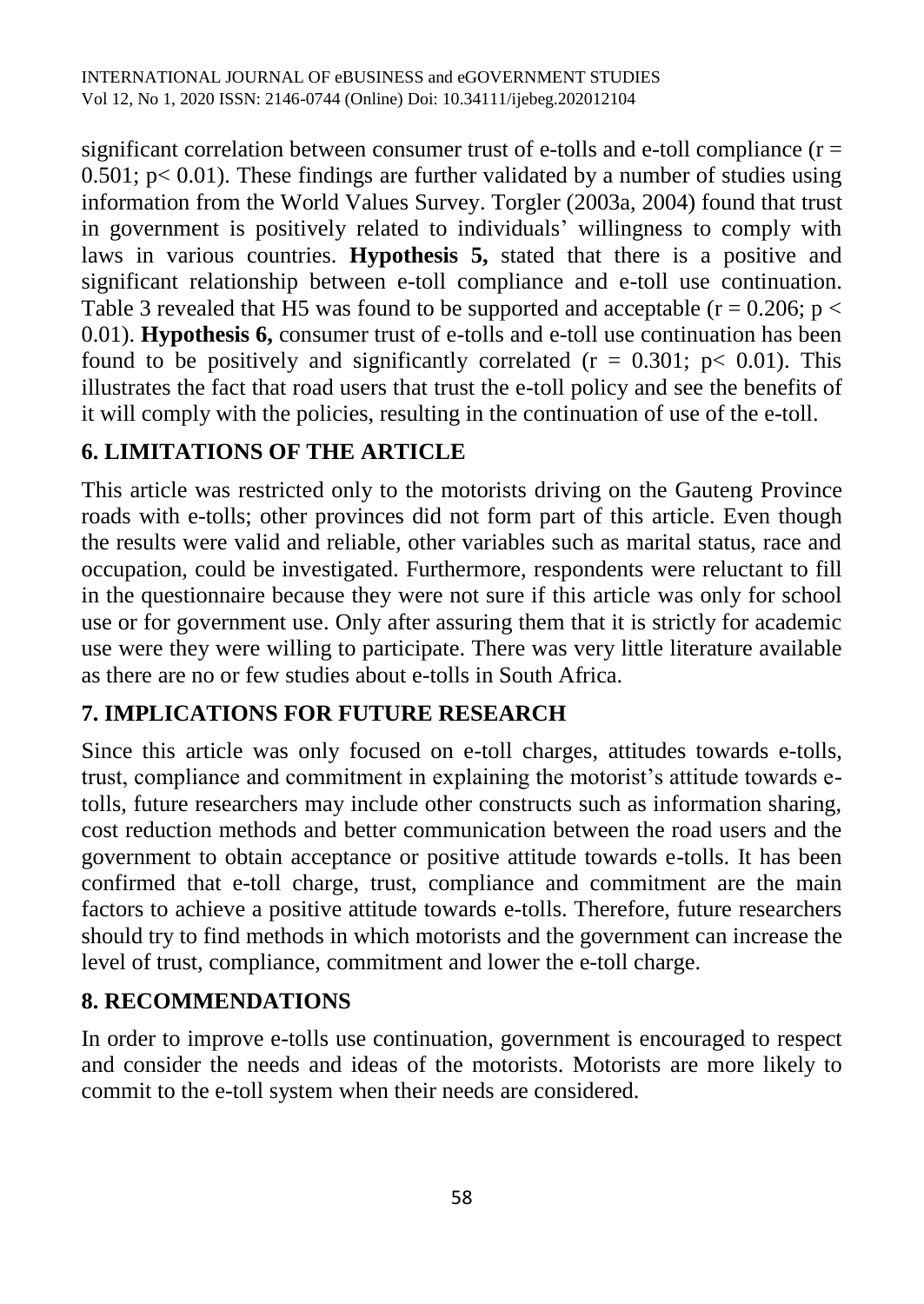#### **REFERENCES**

Brits, A. (2010). The financial burden of national road infrastructure and the equity theory of South African perspective. *Department of Transport Economics, Logistics and Tourism,* 39-56.

Chi, J. & Waugaman, S. (2010). Regional economic impacts of a toll road in West Virginia, A REMI model approach. *Center for Business and Economic Research, Marshall University, Huntington*, 1-19.

Duvenage, W. (2013). OUTA Chairmans report – AGM. [Online]. Available at http://www.outa.co.za/site/wp-content/uploads/2015/05/2013-04-30-OUTA-AGM-Chairmans-Report-.pdf

Decorla-Souza, P. & Whitehead, R.E. (2003). The value of pricing the use of roads. P*ublic Works Management & Policy*, 7, 267-276.

Di Ciommo, F., Monzón, A. & Fernandez-Heredia, A. (2013). Improving the analysis of road pricing acceptability surveys by using hybrid models. *Transportation Research Part A,* 49, 302-316.

Edwards, J. & Wolfe, S. (2004). Compliance: A review. *Journal of Financial Regulation and Compliance*, 13 (1), 48-59.

Ferguson, J.L. & Ellen, P.S. (2013). Transparency in pricing and its effect on perceived price fairness. *Journal of product and brand management,* 22 (5/6), 404  $-412.$ 

Fornell, C. & Larcker, D.F. (1981). Structural equation models with unobservable variables and measurement error. *Journal of Marketing Research,* 18(1), 39-50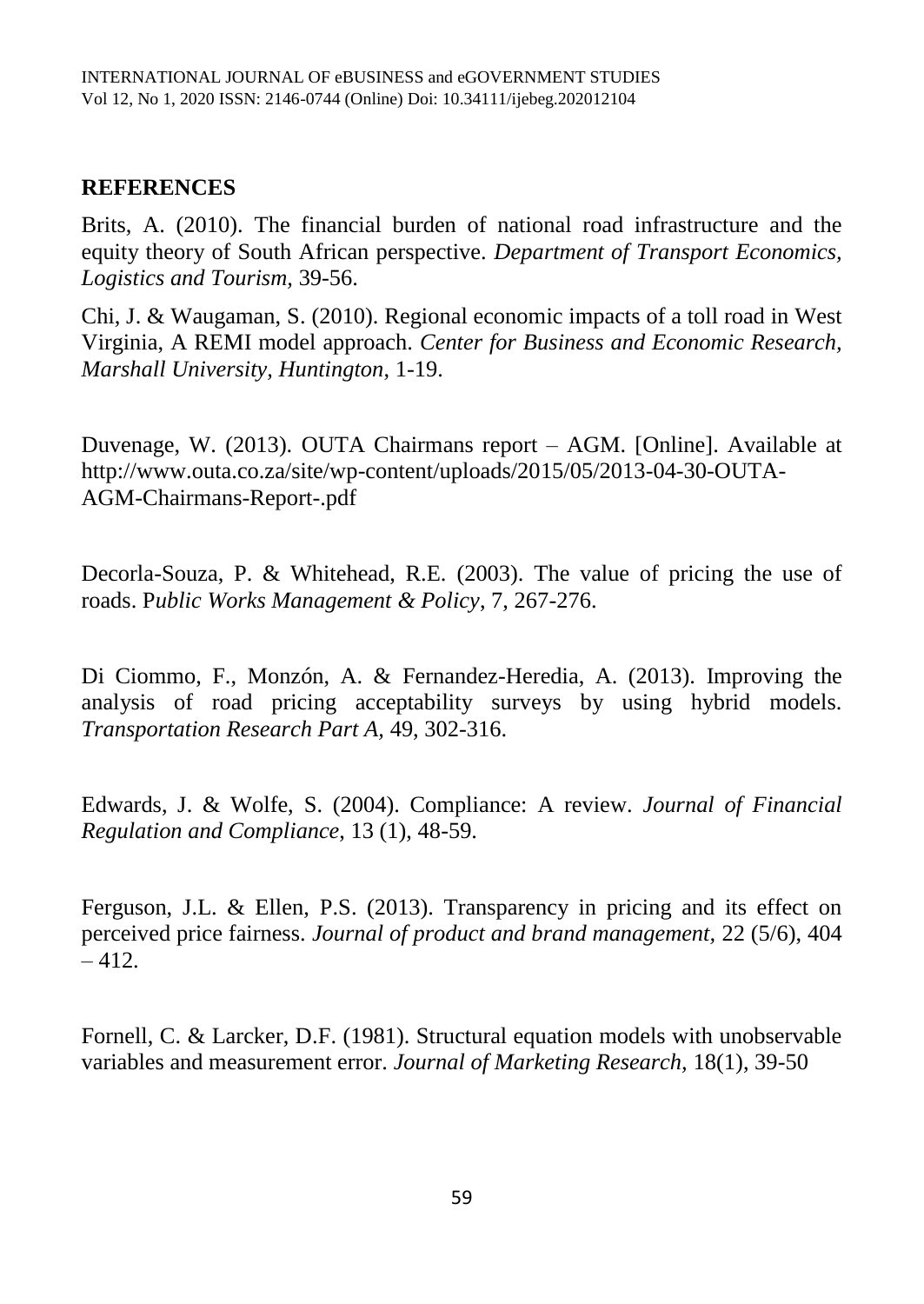Harvey, E. & Mona, V. (2015). Roads of rage: The e-toll debate. City Press. 2015- 06-29

Hinterhuber, A. & Liozu, S. (2013). Innovation in pricing: Contemporary theories and best practices. Canada: Routledge. <http://tollcalc.sanral.co.za/etoll/>

Hoe, S.L. (2008). Issues and procedures in adopting structural equation modeling technique. *Journal of Applied Quantitative Methods,* 3(1), 73-83.

James, O. & Anne, K. (2010). Evidence on user's attitudes towards road user charges ‒A cross-sectional survey of six Norwegian toll schemes. *Transport Policy,* 17, 349-358.

Jakobsson, C., Fujii, S. & Gärling, T. (2000). Determinants of private car users' acceptability of road pricing*. Transport Policy,* 7, 133-158.

Jimenez, P. & Lyer, G. (2016). Tax compliance in a social setting: The influence of social norms, trust in government, and perceived fairness on taxpayer compliance. *[Advances in Accounting](http://www.sciencedirect.com/science/journal/08826110)*, [34,](http://www.sciencedirect.com/science/journal/08826110/34/supp/C) 17-26.

Kekana, R.D. (2006). An economic impact assessment of toll roads, with specific reference to the impact on alternative roads between the Pumalani and Hammanskraal Toll Gates. 1-134.

Lassoued, R. & Hobbs, J.E. (2015) Consumer confidence in credence attributes: The role of brand trust. *Food Policy,* 52, 99-107.

Odeck, J. & Kjerkreit, A. (2010). Evidence on user's attitudes towards road user charges. A cross-sectional survey of six Norwegian toll schemes. *Transport Policy,* 17, 349-358.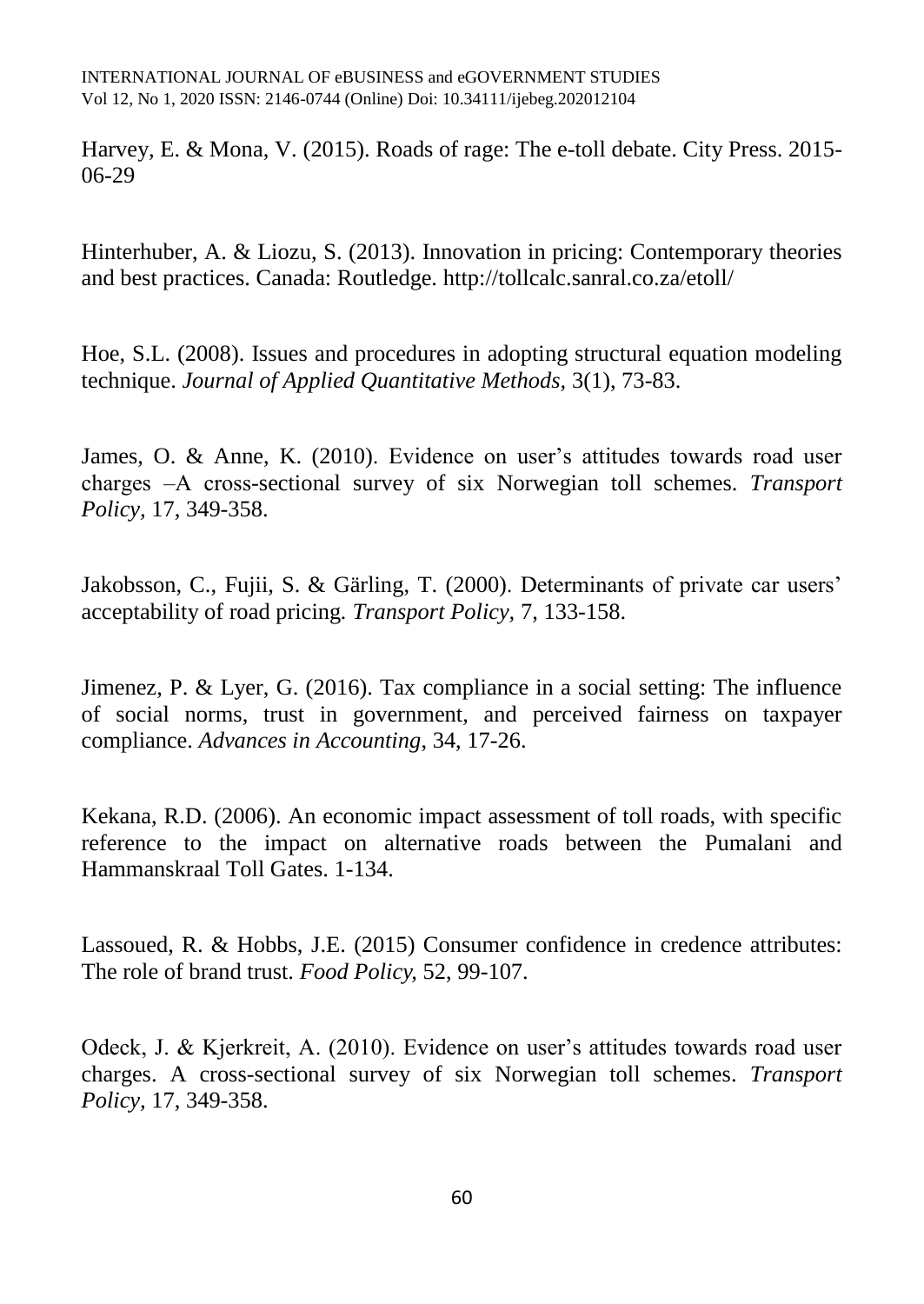Peters, D. (2014). *Opening remarks to Advisory Panel on socio-economic impact of Gauteng e-tolls.* [Online]. Available at: [http://www.gov.za/minister-dipuo](http://www.gov.za/minister-dipuo-peters-opening-remarks-advisory-panel-socio-economic-impact-gauteng-e-tolls)[peters-opening-remarks-advisory-panel-socio-economic-impact-gauteng-e-tolls.](http://www.gov.za/minister-dipuo-peters-opening-remarks-advisory-panel-socio-economic-impact-gauteng-e-tolls)

Schade, J. & Baum, M. (2006). Reactance or acceptance? Reactions towards the introduction of road pricing. *Transportation Research Part A,* 41, 41–48.

Tseng, P., Lin, D. & Chien, S. (2013). Investigating the impact of highway electronic toll collection to the external cost: a case study in Taiwan. *Technological Forecasting & Social Change*, 86, 265-272.

Schmöcker, J.-D., Pettersson, P. & Fujii, S. (2012). Comparative analysis of proximal and distal determinants for the acceptance of coercive charging policies in the U.K. and Japan. International. *Journal of Sustainable Transportation,* 6(3), 156-173.

Smith, S. (2016). African News Agency. Increase in e-toll fees will break Gauteng consumers' backs.

Swan, P.F. & Belzer, M.H. (2010). Empirical evidence of toll road traffic diversion and implications for highway infrastructure privatization. *Public Works Management & Policy,* 14(4), 351-373.

Torgler, B. (2003a). Tax morale in transition countries. *Post-Communist Economies,* 15(3), 357-381.

Torgler, B. (2004). Tax morale, trust and corruption: Empirical evidence from transition countries. Working Paper No. 2004-5. Center for Research in Economics, Management and the Arts (CREMA).